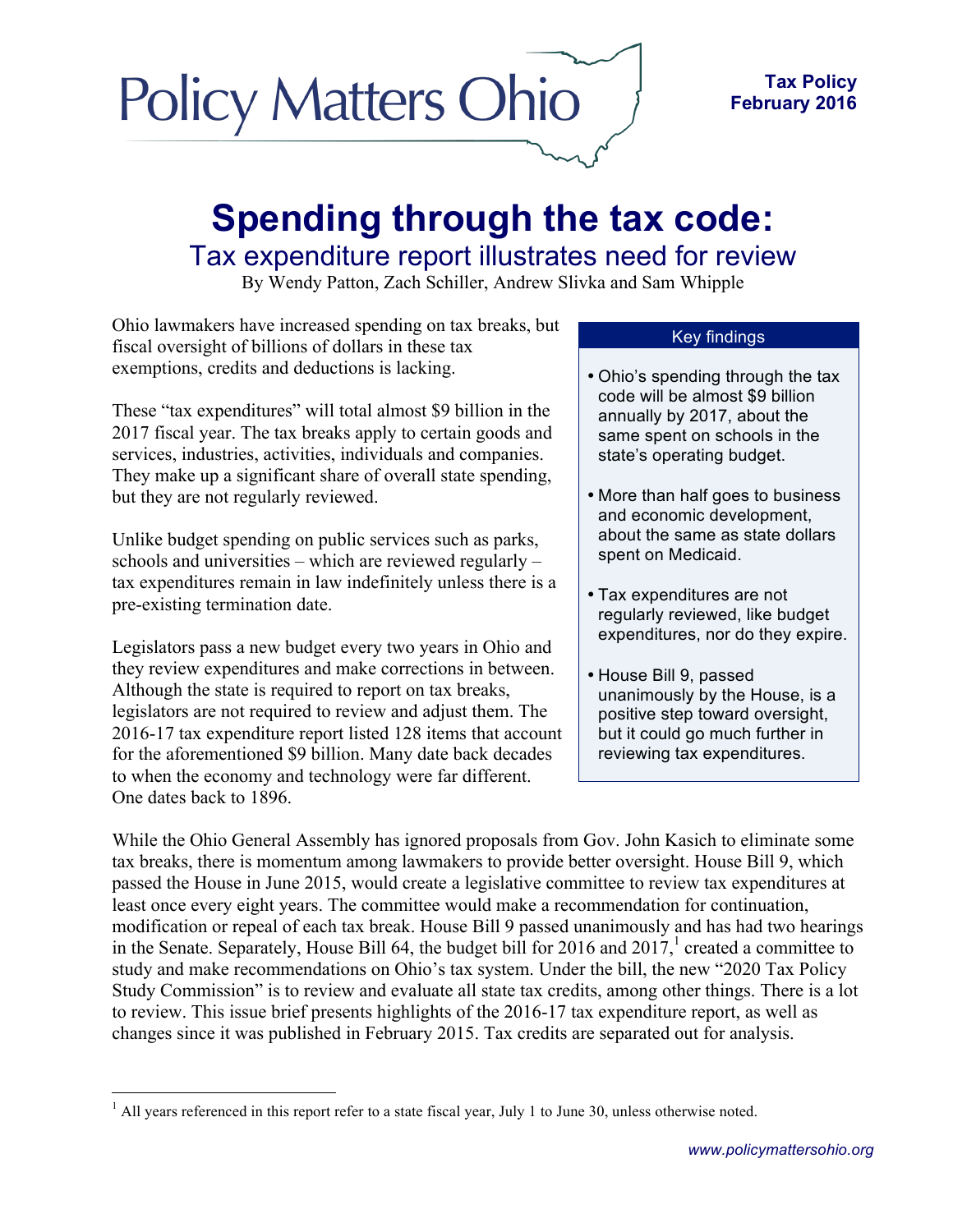# **Key findings include:**

§ The tax expenditure report, published along with the governor's executive budget proposal, lists 128 tax expenditures in 2016-17. The Ohio Department of Taxation forecasts that the value of revenues foregone will be \$8.5 billion in 2016 and \$8.9 billion in 2017 (Table 1). 2

| Table 1                                                                |  |  |  |  |  |  |
|------------------------------------------------------------------------|--|--|--|--|--|--|
| <b>Summary of revenue foregone</b><br>due to tax expenditures          |  |  |  |  |  |  |
| <b>FY14</b><br><b>FY17</b><br><b>FY15</b><br><b>FY16</b>               |  |  |  |  |  |  |
| \$7.7 billion<br>\$8.2 billion<br>\$8.4 billion<br>\$8.8 billion       |  |  |  |  |  |  |
| Source: Policy Matters Ohio, based on the Ohio Department of Taxation. |  |  |  |  |  |  |

- Tax expenditures grow by \$1.3 billion (8.3 percent) in 2016-2017 compared to the prior twoyear budget period.
- More than half of all tax expenditures  $-55.5$  percent of the total value or \$4.9 billion in 2017— goes to business and economic development.
- Sales and use  $\text{tax}^3$  expenditures account for the largest share. There are 56 sales tax breaks, adding up to \$5.6 billion in 2016, or 66 percent of the total.
- The sales tax exemption for property used in manufacturing is by far the largest overall tax expenditure, as it has been for many years. With expected foregone revenue of \$1.89 billion in 2016, it is almost triple the size of the second-largest tax expenditure, the sales tax exemption for sales to churches and other nonprofits.
- The so-called "small business" investor income tax deduction, created in the 2014-15 budget, was initially forecast to cost \$327.2 million in 2017 – before it was expanded in the budget bill and subsequently in Senate Bill 208. In just its fifth year, it likely would become the second-largest tax expenditure, based on data in the report and estimates of expansion costs.
- The historic structure rehabilitation tax credit grows the fastest of all tax breaks over \$10 million in value. The 2020 Tax Policy Study Commission was specifically charged with reviewing this particular tax credit.

#### **The need for review**

The Tax Expenditure report highlights how spending through the tax code is similar to budgetary spending: "Both tax expenditures and direct budgetary expenditures result in a cost to the state," the

 $2$  The report estimates foregone revenue, which is not necessarily what the state would take in if a tax expenditure were repealed. The revenue estimates in the report reflect "General Revenue Fund revenue foregone," or benefits to recipients of credits and exemptions. The taxation department notes in bold-faced type that "**the figures in this report do not represent the estimated revenue gain from the repeal of the tax expenditure.**" (p.4) There may be a time lag before the full effect of repealing the tax expenditure shows up in revenues, not all taxpayers may immediately comply with the change, or taxpayers could behave differently because of the change. See Tax Expenditure Report, op. cit., pp. 3-4. In testimony to the Senate Ways & Means Committee, then Deputy Tax Commissioner Frederick Church said the report's estimates are "close to, but not exactly equal to, expected revenue gains from repeal of expenditures." Frederick Church,

Presentation to Senate Ways and Means and Economic Development Committee, Nov. 17, 2011.<br><sup>3</sup> Use tax is a complementary tax to the sales tax, covering purchases made outside the state for use in Ohio. We include it with the sales tax throughout this report.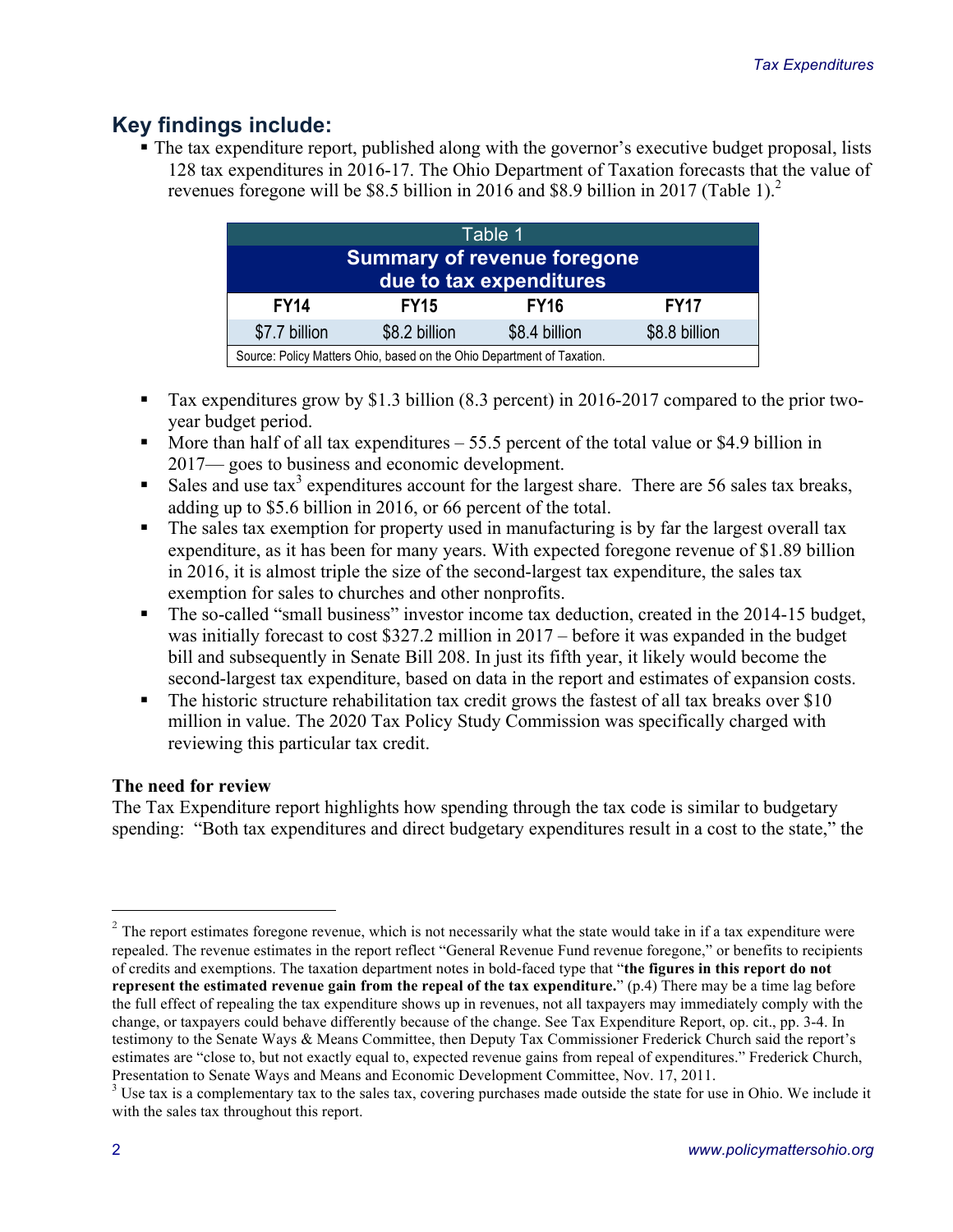report points out, but goes on to say, "Unlike direct budgetary expenditures, unless there is a preexisting termination date, tax expenditures may remain in law indefinitely.<sup>"4</sup>

Tax expenditures have a high cost in foregone revenue and many offer questionable benefits. Gov. Kasich has recommended repealing a number of tax exemptions in his executive budget proposals and has vetoed numerous tax breaks tucked into budget bills. In the executive budget last year, Gov. Kasich proposed limiting or repealing a variety of tax breaks that were not accepted by the General Assembly. For instance, he proposed:

- Eliminating the tax credit and discount that sellers of beer, wine and mixed beverages get for paying their alcoholic beverage tax a few weeks in advance;
- Limiting the amounts retailers can receive for collecting the sales tax, known as the vendor discount. Most states either have no discount at all or cap the amount, ensuring that big retailers do not reap a windfall. Indeed, Tax Commissioner Joe Testa said in testimony that Ohio's 0.75 percent discount "essentially functions as a profit center" for big-volume retailers.
- Cutting the sales-tax exemption for trade-ins of used cars and boats in half, and
- Repealing the 2.5 percent discount that distributors of cigars, chewing tobacco and other tobacco products get for timely payment of their taxes. "It shouldn't be necessary to reward businesses for paying their tax on time," as Testa noted.<sup>5</sup>

Together those changes would have generated more than \$130 million in extra state revenue by 2017.

Those are hardly the only tax expenditures in need of limitation or repeal. The state offers a write-off against the commercial activity tax, the state's main business tax, for losses that big companies experienced before the tax was enacted, even though they no longer pay taxes on their income; a sales-tax exemption worth more than \$27 million a year for pollution-control equipment purchased by utilities, even though most of it is mandated; and a cap on sales tax for wealthy buyers of shares in jet aircraft, who pay only a fraction of the tax they would otherwise.

# **Spending through the tax code**

Tax exemptions, deductions, and credits all can reduce the amount of taxes that a taxpayer – be it a company or a person – owes.

- **A tax exemption** allows a taxpayer to not pay a certain tax. For example, purchases of notfor-profit organizations and churches are exempt from the sales tax. Many items businesses purchase for use in producing goods and services are exempted from the sales tax.
- **A tax deduction** is an expense that is subtracted from total income when calculating taxable income.
- **A tax credit** is the direct dollar-for-dollar reduction of tax liability. For example, the job creation tax credit is taken against a company's commercial activity tax. The earned income tax credit is taken against the individual income tax. If the tax credit is refundable, individuals or companies can receive its full amount whether or not they have any tax to offset.

 <sup>4</sup> Ohio Department of Taxation, Tax Expenditure Report, State of Ohio Executive Budget for Fiscal Years 2016-17, Ohio Office of Budget and Management at http://obm.ohio.gov/budget/operating/doc/fy-16-

<sup>17/</sup>State\_of\_Ohio\_Budget\_Tax\_Expenditure\_Report\_FY-16-17.pdf

 $5$  Joe Testa, Tax Commissioner, Testimony to the Senate Ways & Means Committee, April 29, 2015, at http://ohiosenate.gov/committee/ways-and-means#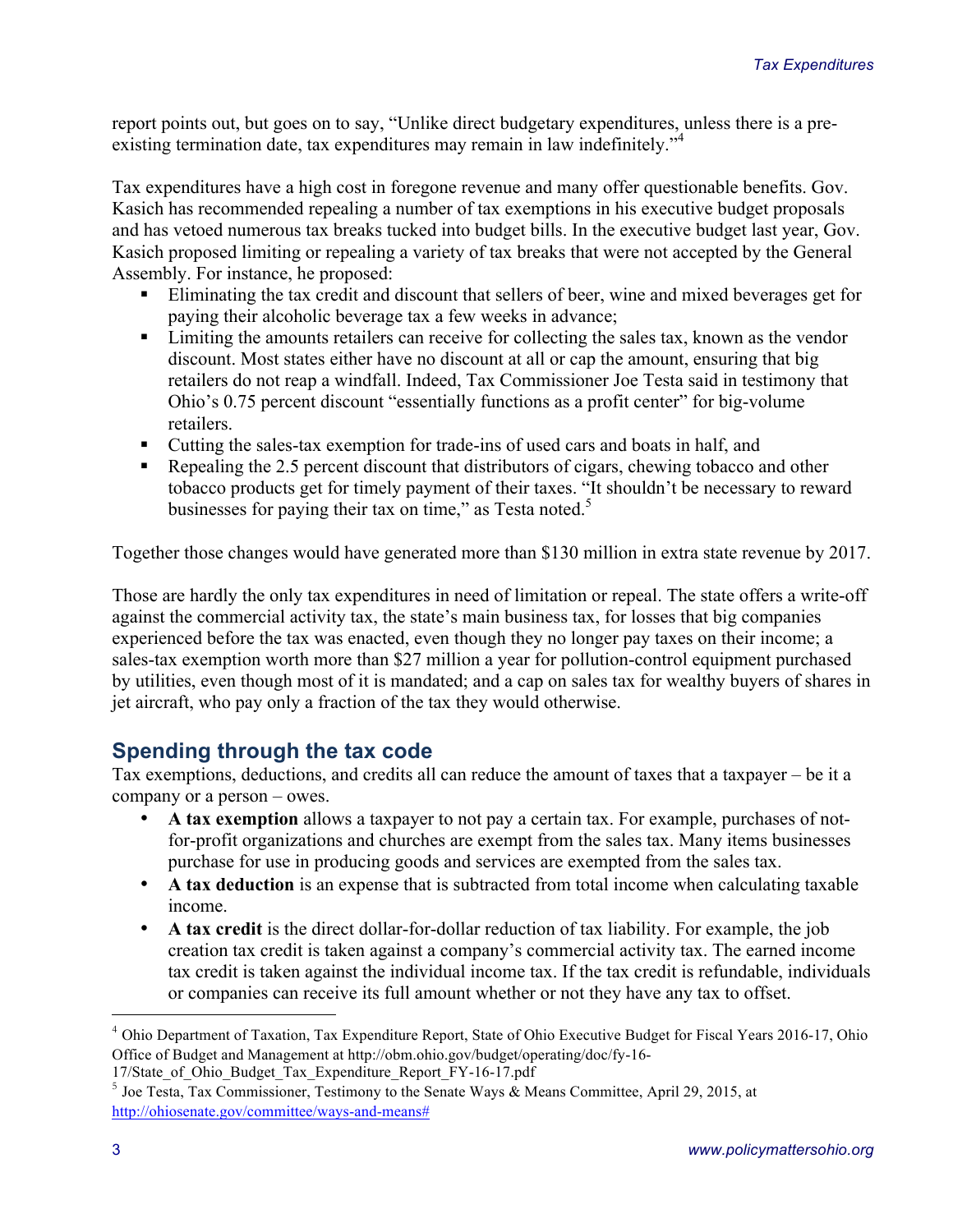The state's tax expenditure report only contains provisions that meet all four criteria listed below:<sup>6</sup>

- 1. **The item reduces or could reduce one of the taxes that support the state's General Revenue Fund, Ohio's main operating budget.** Local taxes, or those that do not fund the revenue fund (like the motor vehicle fuel tax, horse racing tax, and the severance tax) are not included in the tax expenditure report.
- 2. **The item would have been part of the defined tax base.** For a provision to be a tax expenditure, it must exempt from taxation a person or activity that otherwise would have been part of the tax base. The sales tax, for instance, is defined to cover tangible goods. Only specifically enumerated services are covered, so many others, such as hospital services, are not a part of the defined tax base and are not included as tax expenditures in the report.
- 3. **The item is not subject to an alternative tax.** Persons or activities subject to alternative taxes are not considered tax expenditures in the report. For example, insurance companies are excluded from the commercial activity tax under the Ohio Revised Code, but this exclusion is not considered a tax expenditure because insurance companies are taxed under insurance premium taxes.
- 4. **The item is subject to change by state legislative action.** The item must take the form of an exemption, deduction, credit, etc., existing in the Ohio Revised Code. Anything that can be changed purely by a state constitutional amendment, a federal law change, or a federal constitutional amendment is not considered a tax expenditure in the report. Thus, the state constitution's prohibition on charging sales tax for food consumed off the premises is not included in the report.

#### **Tax expenditures by type and category**

The Ohio Department of Taxation forecasts tax expenditures of \$8.5 billion in 2016 and \$8.9 billion in 2017, \$1.3 billion (8.3 percent) higher than in the prior two-year budget period for 2014- 15. The annual amount is about one-third as large as all of the state dollars in the state's operating budget (the General Revenue Fund). <sup>7</sup> Ohio spends as much on tax breaks as we do on primary and secondary education. According to the Legislative Service Commission, Ohio will spend \$8.6 billion state source dollars for K-12 education in 2016 and \$9 billion in 2017, closely mirroring value of revenues foregone to tax expenditures over the same period.

Tax expenditures taken against the state's sales and use tax made up two-thirds of the total cost of

| Table 2                                                                                             |             |  |  |  |
|-----------------------------------------------------------------------------------------------------|-------------|--|--|--|
| Share of the value of tax exemptions by<br>type of tax                                              |             |  |  |  |
|                                                                                                     | Percent of  |  |  |  |
| <b>TYPE OF TAX</b>                                                                                  | total, 2017 |  |  |  |
| Sales and Use                                                                                       | 66.2%       |  |  |  |
| Individual Income                                                                                   | 25.3%       |  |  |  |
| <b>Commercial Activity</b>                                                                          | 7.0%        |  |  |  |
| <b>Public Utility Excise</b>                                                                        | $0.8\%$     |  |  |  |
| Insurance                                                                                           | 0.4%        |  |  |  |
| <b>Financial Institutions</b>                                                                       | 0.2%        |  |  |  |
| Cigarette & Other Tobacco                                                                           | 0.2%        |  |  |  |
| <b>Kilowatt Hour</b>                                                                                | 0.0%        |  |  |  |
| Alcoholic Beverage                                                                                  | 0.0%        |  |  |  |
| Source: Policy Matters Ohio, based on Ohio Department of<br>Taxation 2016-17 tax expenditure report |             |  |  |  |
|                                                                                                     |             |  |  |  |

<sup>&</sup>lt;sup>6</sup> These four items are taken from the Ohio Department of Taxation's tax expenditure report for 2016-17.<br><sup>7</sup> State-source spending in the General Revenue Fund (GRF) budget will be \$22.6 billion in 2016 and \$23.4 billion 2017.State-source GRF funds do not include the federal dollars (primarily Medicaid dollars) that Ohio – unlike other states – also puts into its GRF.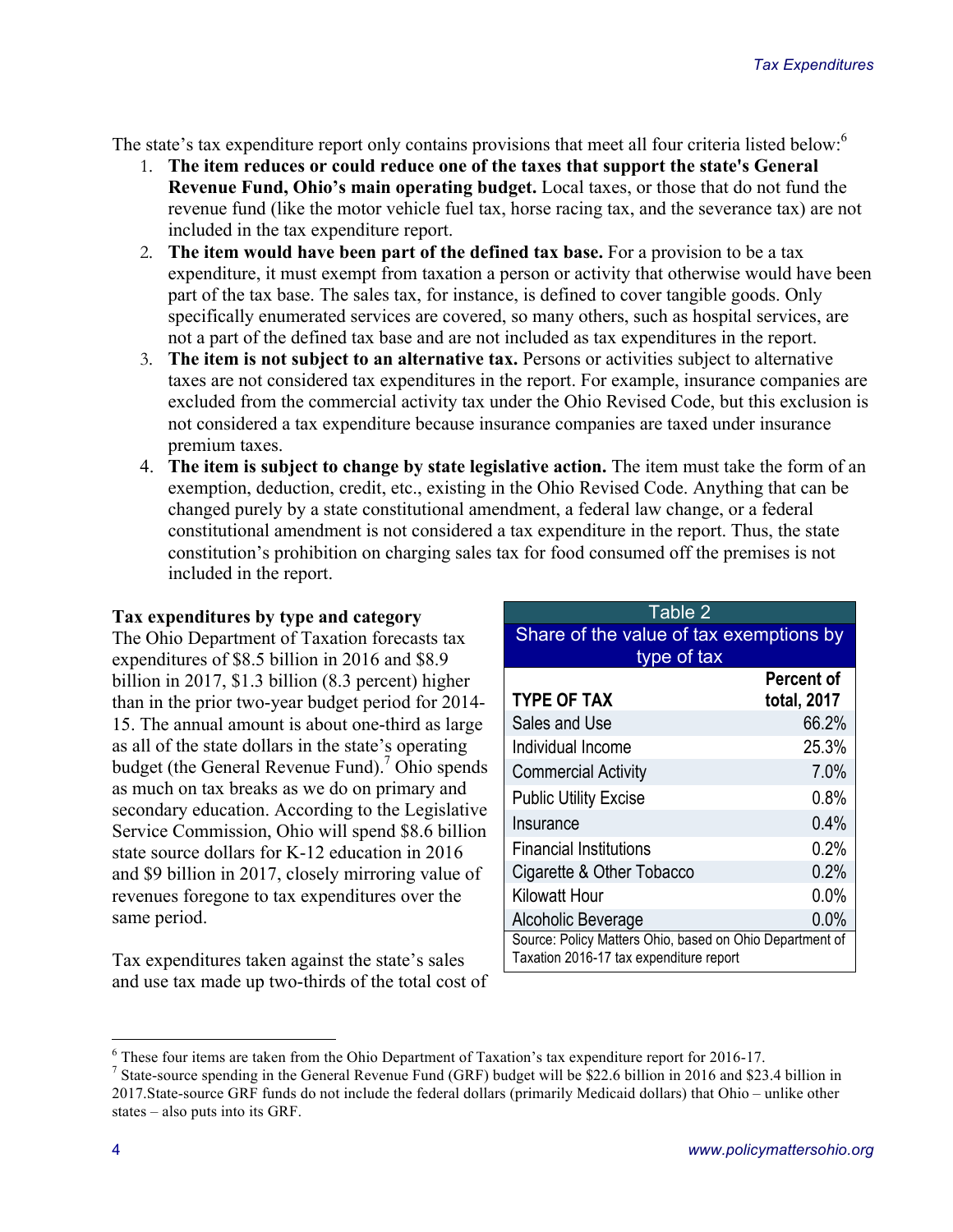all tax breaks, at more than \$5.5 billion a year (Table 2). Sales tax breaks alone are greater than state share of Medicaid spending, which provides health care to a quarter of all people in the state.

The next largest category of tax expenditure includes those applied against the individual income tax. At about \$2 billion annually, this category accounts for a quarter of revenues foregone to tax expenditure. This is more than state dollars spent on all human services *other* than Medicaid, including (but not limited to) community services for the addicted and mentally ill, protective services for children and seniors, cash assistance safety net programs and funding for food banks.

The third largest category consists of tax expenditures taken against the commercial activity tax, the broad tax on business activities. The tax will forgo about \$600 million in each year of Ohio's new two-year budget because of tax breaks. Just half of this amount would restore need-based financial aid for college students to pre-recession levels on an inflation-adjusted basis.<sup>8</sup>

Overall, the share of the value of tax exemptions by type of tax was virtually unchanged between 2014 and 2017.

In its 2009 report, the Taxation Department broke out tax expenditures by broad purpose. It discontinued doing so, but Policy Matters Ohio used the same categories earlier employed by the department to provide such a breakdown. Tax expenditures for business and economic development make up 56 percent of total cost (Table 3). The next largest category, fiscal assistance for individuals (like the joint filer credit taken against the personal income tax) is less than half of that. About 13 percent of total tax

| Table 3                                                                                                               |           |       |  |  |  |  |
|-----------------------------------------------------------------------------------------------------------------------|-----------|-------|--|--|--|--|
| Value of tax expenditures by purpose, 2017                                                                            |           |       |  |  |  |  |
| Total<br><b>Share of Total</b><br><b>Purpose of tax</b><br>FY2017<br>expenditure<br><b>Expenditures</b><br>(millions) |           |       |  |  |  |  |
| <b>Business &amp;</b>                                                                                                 |           |       |  |  |  |  |
| Economic                                                                                                              |           |       |  |  |  |  |
| Development                                                                                                           | \$4,915.4 | 55.5% |  |  |  |  |
| Fiscal Assistance to                                                                                                  |           |       |  |  |  |  |
| Individuals                                                                                                           | \$2,084.9 | 23.5% |  |  |  |  |
| Assistance to Public                                                                                                  |           |       |  |  |  |  |
| & Nonprofit                                                                                                           |           |       |  |  |  |  |
| Organizations                                                                                                         | \$1,205.5 | 13.6% |  |  |  |  |
| <b>Health or Education</b>                                                                                            |           |       |  |  |  |  |
| Assistance                                                                                                            | \$650.9   | 7.4%  |  |  |  |  |
| Source: Policy Matters Ohio, based on Ohio Department                                                                 |           |       |  |  |  |  |
| of Taxation tax expenditure report for 2016 and 2017                                                                  |           |       |  |  |  |  |

expenditures benefit state and local governments, churches and non-profit organizations. About 7 percent provide benefits related to health and/or education (exemptions of Pell grants or dislocated worker training benefits from income taxes or deductions for certain medical benefit situations).

### **Largest and fastest-growing**

Table 4 lists the 20 largest tax expenditures in the tax expenditure report for 2016-17. These tax breaks, the smallest of which is just under \$100 million a year, account for 83 percent of total tax expenditures in the state. Overall, this list is very similar to the list from the previous biennium. All but one of the tax expenditures were among the top 20 in the 2014-15 tax expenditure report.

<sup>&</sup>lt;sup>8</sup> Ohio invests \$309 million less in need-based financial aid now than in the budget for 2008-09. See Wendy Patton and Hannah Halbert, "State support for higher education is still behind the curve," Policy Matters Ohio, December 23, 2015 at http://www.policymattersohio.org/highered-dec2015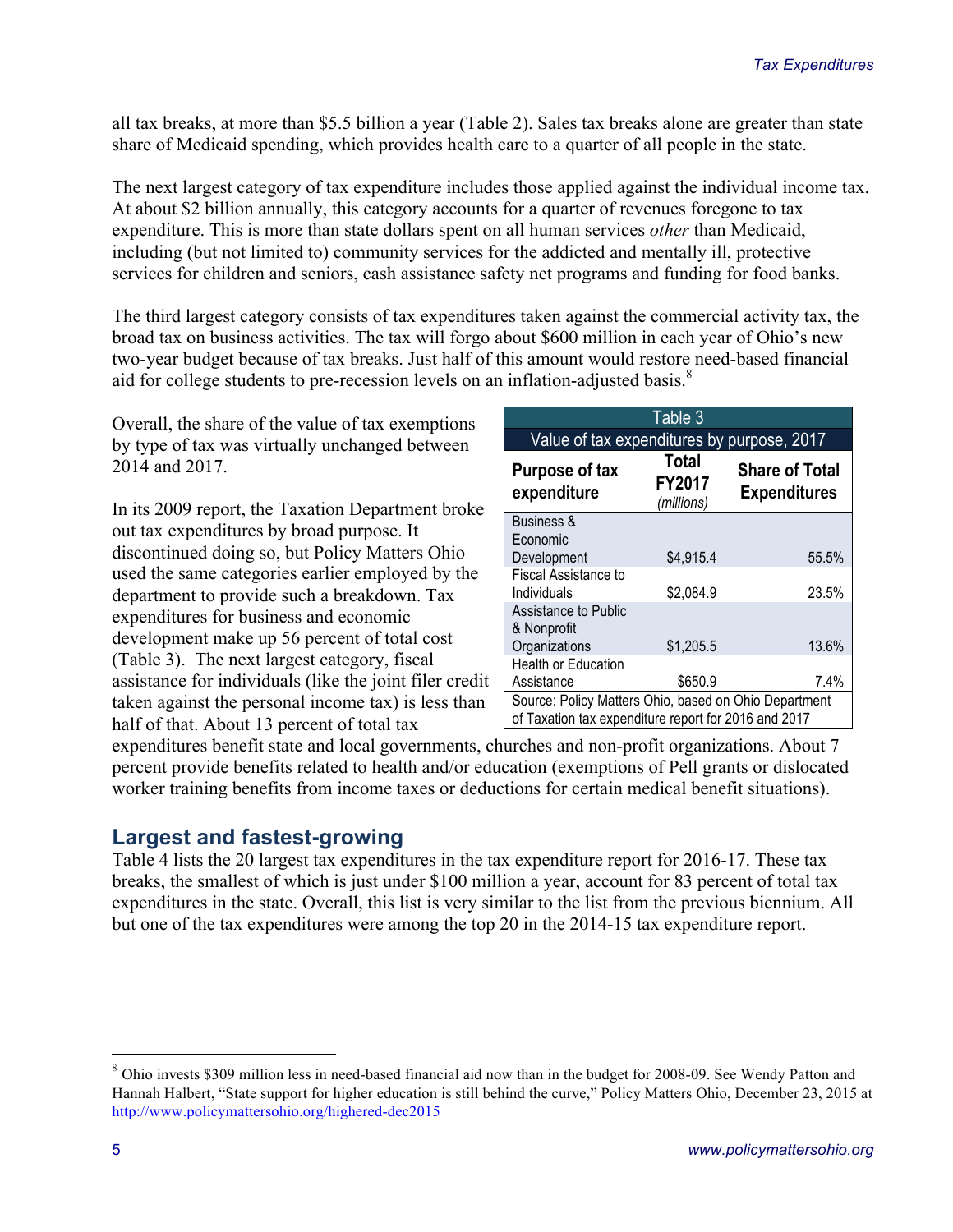| Table 4'                                                    |
|-------------------------------------------------------------|
| Top 20 largest tax expenditures in 2016 by foregone revenue |
| <b>Millions of dollars</b>                                  |

| Type of tax                                                                                           | Tax expenditure description                                      | Foregone<br>FY2016 revenue | Originally<br>enacted |  |  |
|-------------------------------------------------------------------------------------------------------|------------------------------------------------------------------|----------------------------|-----------------------|--|--|
| Sales and use                                                                                         | Tangible personal property (TPP) used primarily in manufacturing | \$1,890.0                  | 1935                  |  |  |
| Sales and use                                                                                         | Sales to churches and certain other types of non-profits         | \$642.0                    | 1935                  |  |  |
| Individual income                                                                                     | Personal, spousal and dependent exemption                        | \$560.1                    | 1972                  |  |  |
| Sales and use                                                                                         | Prescription drugs and selected medical supplies                 | \$431.7                    | 1961                  |  |  |
| Sales and use                                                                                         | Tangible personal property (TPP) used in agriculture or mining   | \$399.7                    | 1935                  |  |  |
| Sales and use                                                                                         | Sales of TPP and services to electricity providers               | \$357.4                    | 2000                  |  |  |
| Sales and use                                                                                         | Packaging and packaging equipment                                | \$315.1                    | 1961                  |  |  |
| Individual income                                                                                     | Social security and railroad retirement benefits exemption       | \$304.9                    | 1972                  |  |  |
| Individual Income                                                                                     | Ohio "small business" investor income deduction                  | \$302.9                    | 2013                  |  |  |
| <b>Commercial Activity</b>                                                                            | Exclusion of first \$1 million of gross receipts                 | \$257.5                    | 2005                  |  |  |
| Individual income                                                                                     | Joint filer credit                                               | \$228.5                    | 1973                  |  |  |
| Sales and use                                                                                         | Sales to the state, its subdivisions & certain other states      | \$208.0                    | 1935                  |  |  |
| Individual income                                                                                     | Value of motor vehicle trade-ins                                 | \$188.0                    | 1981                  |  |  |
| Sales and use                                                                                         | Building & construction materials used in certain structures     | \$180.2                    | 1959                  |  |  |
| Sales and use                                                                                         | Transportation of persons and property                           | \$162.8                    | 1935                  |  |  |
| <b>Commercial Activity</b>                                                                            | Qualifying distribution center receipts                          | \$157.0                    | 2006                  |  |  |
| Individual income                                                                                     | Retirement income credit                                         | \$153.7                    | 1983                  |  |  |
| Sales and use                                                                                         | Property and services sold to telecomm providers                 | \$128.6                    | 1987                  |  |  |
| Sales and use                                                                                         | TPP used directly in providing public utility services           | \$126.2                    | 1935                  |  |  |
| Individual income                                                                                     | Resident credit for income taxed by another state                | \$98.7                     | 1972                  |  |  |
| Source: Policy Matters Ohio, based on Ohio Department of Taxation Tax Expenditure Report for 2016-17. |                                                                  |                            |                       |  |  |

- The sales and use tax exemption for property used primarily in manufacturing is by far the largest overall tax expenditure, as it was in the previous report. With expected foregone revenue of \$1.89 billion in 2016, it is almost triple the size of the second-largest tax expenditure, the sales tax exemption for sales to churches and other nonprofits.
- The "small business" investor income tax deduction, forecast in the report to cost \$327.2 million in 2017, is the only new addition to the list since the last tax expenditure report. Since the publication of the report, this tax break was further expanded. It is worth noting here that although the tax department calls this a "small business" deduction, it is most useful for highincome earners who are investors in partnerships or other businesses that report profits on their personal income-tax returns, and benefits owners of businesses both large and small. In fact, calendar year 2015 data show that although only 8 percent of claimants took deductions of \$100,000 or more, they got almost half (47 percent) of the hundreds of millions of dollars in this tax break. $9$

<sup>&</sup>lt;sup>9</sup> Policy Matters Ohio calculation from Ohio Virtual Tax Academy webinar presentation by Deborah Smith, Administrator, Personal & School District Income Tax Division, Ohio Department of Taxation, "Personal and School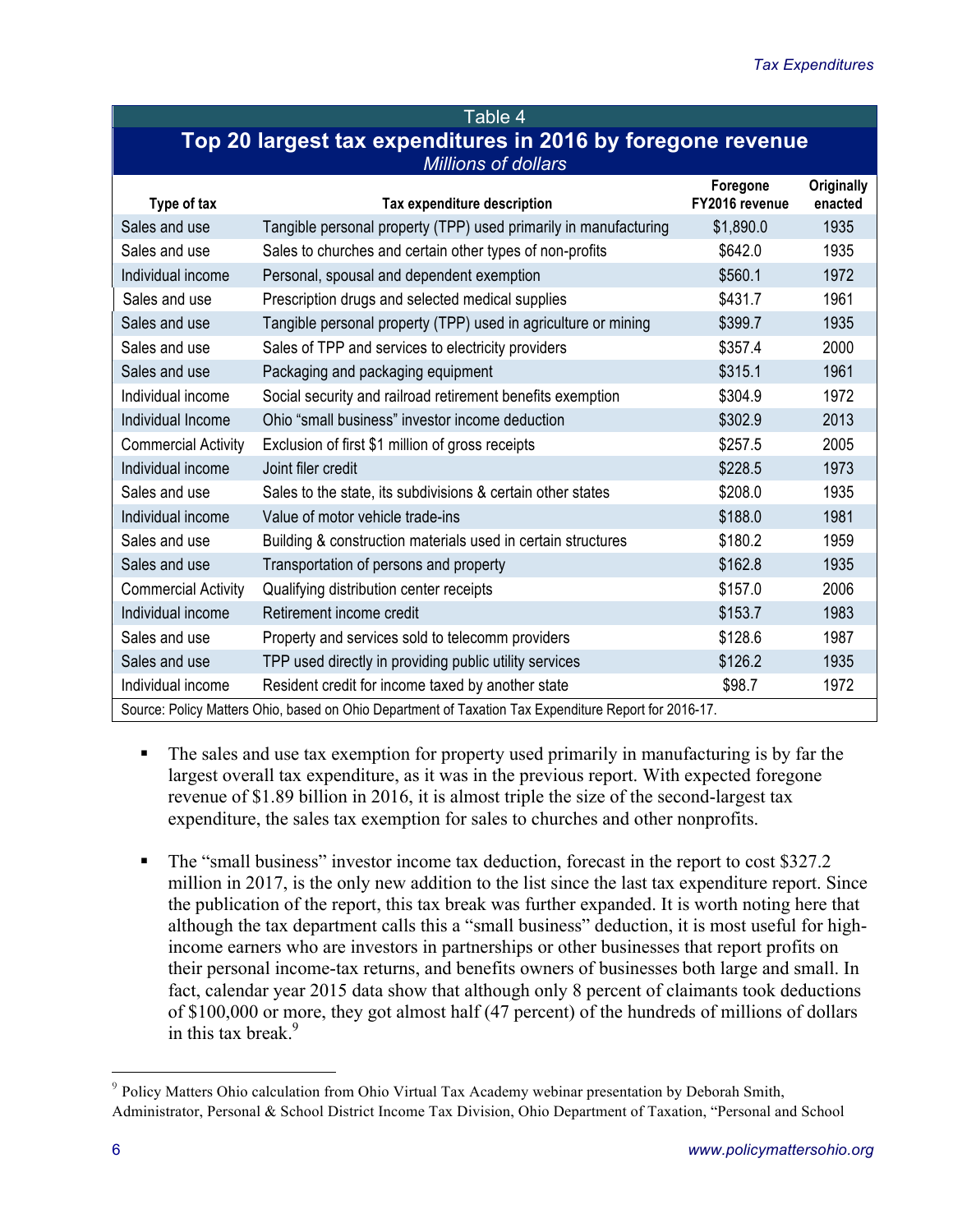Table 5 ranks the top 20 tax expenditures larger than \$10 million by rate of growth, 2014 to 2017. Eleven apply to the income tax, six to the sales tax and three to the commercial activity tax.

| Table 5                                                                                                                                       |                                                                                                            |             |             |             |             |                   |
|-----------------------------------------------------------------------------------------------------------------------------------------------|------------------------------------------------------------------------------------------------------------|-------------|-------------|-------------|-------------|-------------------|
| Fastest growing: Top 20 tax expenditures in growth of value, 2014-2017<br>(worth at least \$10 million in 2017)<br><b>Millions of dollars</b> |                                                                                                            |             |             |             |             |                   |
| Type of tax                                                                                                                                   | Tax expenditure description                                                                                | <b>FY14</b> | <b>FY15</b> | <b>FY16</b> | <b>FY17</b> | Growth<br>FY14-17 |
| Individual income                                                                                                                             | Historic structure rehabilitation credit                                                                   | \$60.7      | \$64.6      | \$73.8      | \$86.5      | 43%               |
| Commercial activity                                                                                                                           | Exclusion for grain handlers                                                                               | \$10.3      | \$12.3      | \$13.7      | \$14.0      | 36%               |
| Individual income                                                                                                                             | Deduction for taxpayers not eligible for<br>employer sponsored medical plan                                | \$27.8      | \$28.7      | \$34.6      | \$37.3      | 34%               |
| Individual income                                                                                                                             | State Earned Income Tax Credit                                                                             | \$43.8      | \$69.3      | \$59.4      | \$58.3      | 33%               |
| Sales and use                                                                                                                                 | Qualified call center exemption                                                                            | \$30.3      | \$33.2      | \$36.5      | \$40.1      | 32%               |
| Sales and use                                                                                                                                 | Sales of cable, video and<br>audio/audiovisual works bought or sold<br>by cable or video service providers | \$8.7       | \$9.6       | \$10.3      | \$11.1      | 28%               |
| Sales and use                                                                                                                                 | Sales to churches and certain other<br>types of non-profits                                                | \$544.9     | \$594.7     | \$642.0     | \$693.0     | 27%               |
| Individual income                                                                                                                             | Deduction for excess medical expenses                                                                      | \$52.0      | \$55.7      | \$60.9      | \$65.6      | 26%               |
| Sales and use                                                                                                                                 | Sales by churches and certain types of<br>non-profit orgs                                                  | \$35.0      | \$38.0      | \$40.9      | \$44.0      | 26%               |
| Individual income                                                                                                                             | Exemption for active-duty military income                                                                  | \$21.3      | \$23.1      | \$25.0      | \$26.7      | 25%               |
| Individual income                                                                                                                             | Resident credit for income taxed by<br>another state                                                       | \$85.2      | \$91.7      | \$98.7      | \$106.2     | 25%               |
| Individual income                                                                                                                             | Exemption for uniformed services<br>retirement income                                                      | \$29.3      | \$31.3      | \$34.1      | \$36.3      | 24%               |
| <b>Commercial Activity</b>                                                                                                                    | Job retention tax credit                                                                                   | \$24.2      | \$29.6      | \$29.0      | \$29.6      | 22%               |
| Individual income                                                                                                                             | \$50 senior citizen credit*                                                                                | \$25.4      | \$24.5      | \$29.6      | \$31.0      | 22%               |
| Sales and use                                                                                                                                 | Transportation of persons and property                                                                     | \$143.0     | \$153.5     | \$162.8     | \$172.5     | 21%               |
| <b>Commercial Activity</b>                                                                                                                    | Credit for increased research and<br>development                                                           | \$24.3      | \$26.3      | \$27.4      | \$28.6      | 18%               |
| Individual income                                                                                                                             | Ohio "small business" investor income<br>deduction                                                         | \$279.8     | \$413.8     | \$302.9     | \$327.2     | 17%               |
| Sales and use                                                                                                                                 | Discount for vendors                                                                                       | \$60.9      | \$65.3      | \$68.2      | \$71.0      | 17%               |
| Individual income                                                                                                                             | Personal, spousal, and dependent<br>exemption                                                              | \$497.7     | \$541.7     | \$560.1     | \$579.7     | 16%               |
| Individual income                                                                                                                             | Exemption for pre-1972 trusts                                                                              | \$11.1      | \$11.7      | \$12.2      | \$12.9      | 16%               |
| Source: Policy Matters Ohio, based on Ohio Department of Taxation tax expenditure report for 2016-17.                                         |                                                                                                            |             |             |             |             |                   |

Note: Legislation approved after the publication of the tax expenditure report will change the growth pattern for these tax breaks. The senior citizen credit was means-tested, so it can be expected to grow less, while the investor income deduction was expanded and will grow much more.

District Income Tax Business Income Deduction & Tax Calculation," Dec. 16, 2015, at http://www.tax.ohio.gov/Researcher/VTA/Archive/December2015.aspx#Debbie

 $\overline{a}$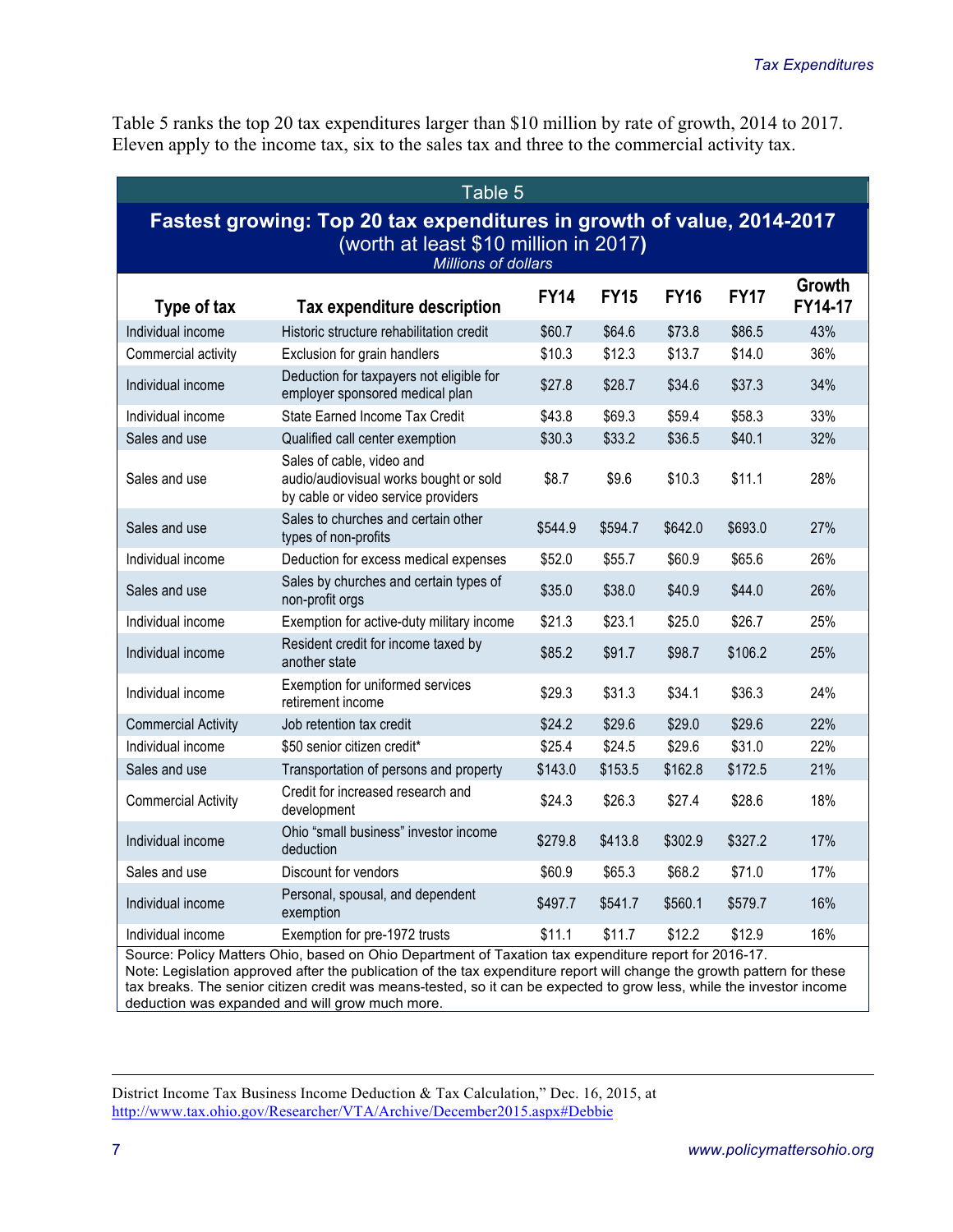- The historic structure rehabilitation tax credit is expected to grow the fastest among the 20 tax expenditures listed on Table 5. This tax credit was specifically identified in House Bill 64 for review by the 2020 Tax Policy Study Commission, which is to figure out: how to make the tax credit more efficient and effective, including converting it to a refundable tax credit or grant program. $10$
- The new and fast-growing exemption for grain handlers is based on the idea that for-profit grain handlers need it to compete with nonprofit grain handlers, which aren't subject to the commercial activity tax. It was opposed by the Ohio Manufacturers' Association, whose representative noted in testimony to the Senate Ways and Means Committee that, "All forprofit enterprises should be paying the CAT; in fact, equality in the burden of taxation demands that they all remain subject to the tax."<sup>11</sup>
- The growth rate of the income-tax deduction for taxpayers not eligible for employersponsored medical plan reflects several factors, including the interaction of other credits and deductions for medical expenses and medical insurance and federal estimates of the cost of health care spending.<sup>12</sup>
- Five of the state's largest tax expenditures join some smaller tax expenditures that, because of their small size, show very high growth in Table 8.
	- o **Sales to churches and other non-profits**: Seventh on the list of tax breaks with fast growth, this one is forecast to grow by 27 percent between 2014 and 2017.
	- o **Resident credit for income taxed by other states**: Eleventh on the list of fastest growing, with a growth rate of 25 percent between 2014 and 2017.
	- o **Transportation of persons and property:** This tax break against the sales tax ranks 15th with growth of 21 percent between 2014 and 2017.
	- o **Individual exemptions**: The individual income tax's "personal, spousal, and dependent exemption" ranks  $19<sup>th</sup>$  out of 20 with a growth rate of 16 percent. This exemption was increased for taxpayers with income of \$80,000 and below starting in tax year 2014, driving the growth rate.

# **New and eliminated tax expenditures**

The number of tax expenditures has been essentially stable over three two-year budget periods. In the current budget period, 128 tax exemptions are listed in the tax expenditure report.<sup>13</sup>

Most of the items in Table  $6 -$  "new tax expenditures" – were created during the spring of 2013 in the course of budget deliberations for House Bill 59, the budget bill for 2014-15.<sup>14</sup> The last tax expenditure report was issued in January 2013, before those deliberations began. At that time, these

<sup>&</sup>lt;sup>10</sup> House Bill 64 of Ohio's 131<sup>st</sup> General Assembly, Section 757.50(A), p.2857 at https://www.legislature.ohio.gov/legislation/legislation-documents?id=GA131-HB-64

<sup>&</sup>lt;sup>11</sup> Mark Engel, Bricker & Eckler, Ohio Manufacturers' Association Tax Counsel, House Bill 59 Testimony before the Ways & Means Committee of the Ohio Senate, May 22, 2013, p.7., cited in Zach Schiller, Tax Breaks Grow in the New State Budget, Policy Matters Ohio, August 8, 2013 at http://www.policymattersohio.org/tax-breaksaug2013#sthash.EfTqqXN6.dpuf

<sup>&</sup>lt;sup>12</sup> Ohio Department of Taxation, memo from Doris Mahaffey to Ernest Massie, "Tax expenditure 2.03: Deduction for taxpayers ineligible for employee-sponsored medical plans," 3/13/2015.

 $13$  The number reported changed from 128 in 2012-2013 to 129 in 2014-2015 to 128 in 2016-2017.

<sup>&</sup>lt;sup>14</sup> Not all items in Table 6 are actually newly created. The tax break for venture capital loan losses is not new, but the Department of Taxation did not have a way to estimate the cost, and did not report it before 2016-17.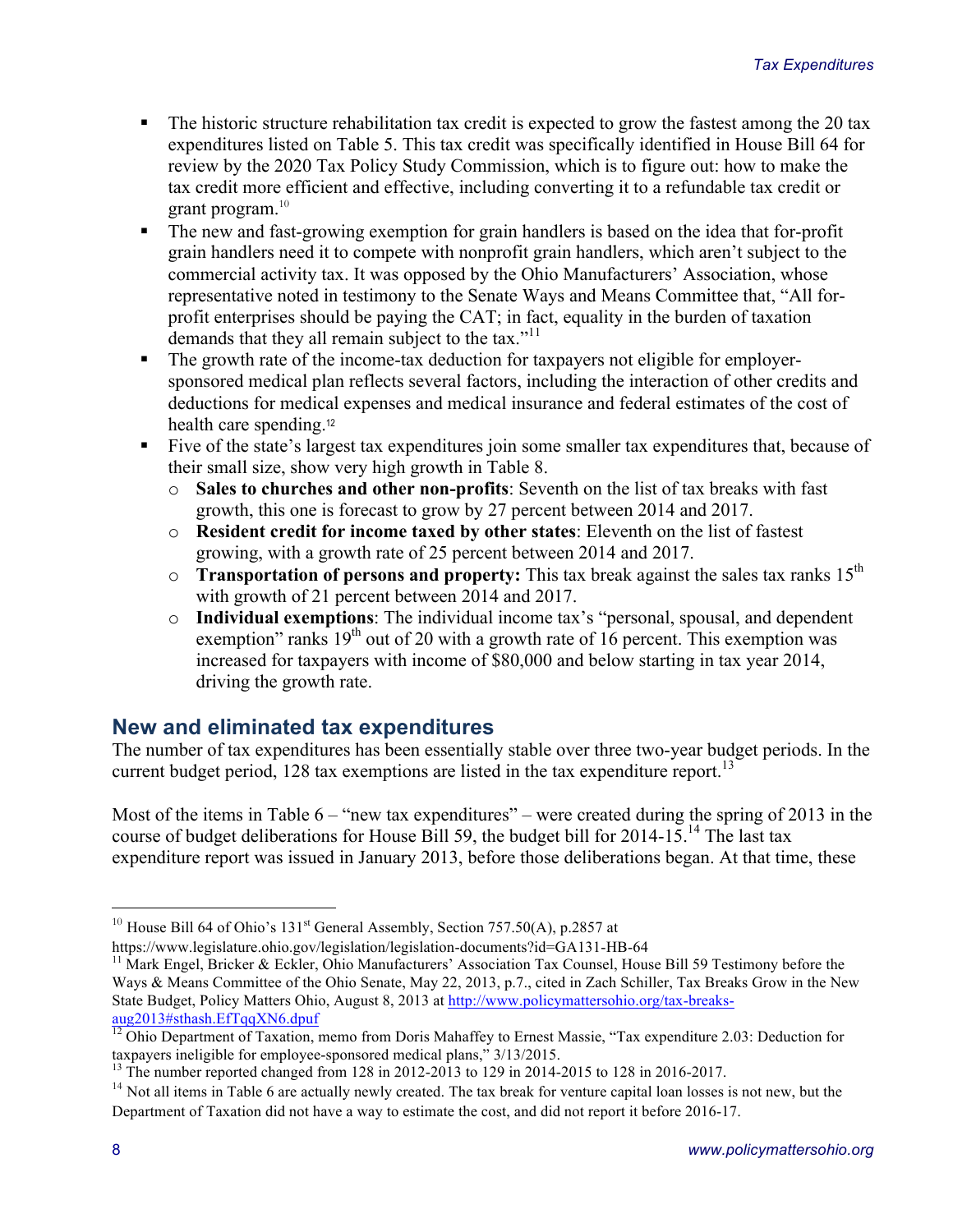tax expenditures had been neither introduced nor passed. While they were in place in 2014 and 2015, they are reported on for the first time in the most recent tax expenditure report, for 2016-17.

| Table 6                                                                                                              |                                                                                                     |               |         |  |  |
|----------------------------------------------------------------------------------------------------------------------|-----------------------------------------------------------------------------------------------------|---------------|---------|--|--|
| Tax expenditures reported for the first time in the FY16-17 report<br>(Millions of dollars)                          |                                                                                                     |               |         |  |  |
| Type of tax                                                                                                          | Tax expenditure description                                                                         | <b>FY2016</b> | FY 2017 |  |  |
| Individual income                                                                                                    | Ohio "small business" investor income deduction                                                     | \$302.9       | \$327.2 |  |  |
| Individual income                                                                                                    | State Earned Income Tax Credit                                                                      | \$59.4        | \$58.3  |  |  |
| Commercial activity                                                                                                  | Exclusion for receipts of grain handlers                                                            | \$13.7        | \$14.0  |  |  |
| Sales and use                                                                                                        | Value of cable, video, and audio/visual works bought or sold<br>by cable or video service providers | \$10.3        | \$11.1  |  |  |
| <b>Financial institutions</b>                                                                                        | Deduction for Ohio qualified real estate investment trusts                                          | \$3.6         | \$2.4   |  |  |
| Financial institutions                                                                                               | Credit for venture capital loan losses                                                              | Minimal       | Minimal |  |  |
| Sales and use                                                                                                        | Sales to qualifying non-profit corporations                                                         | Minimal       | Minimal |  |  |
| Sales and use                                                                                                        | Controlled circulation magazines                                                                    | Minimal       | Minimal |  |  |
|                                                                                                                      | Total                                                                                               | \$389.9       | \$413.0 |  |  |
| Source: Policy Matters Ohio, based on Ohio Department of Taxation tax expenditure reports for 2014-15 & for 2016-17. |                                                                                                     |               |         |  |  |

- § The "small business" investor income tax deduction was new in 2014 and 2015. It has been greatly expanded since the latest tax expenditure report and is rapidly becoming one of the state's largest tax expenditures (see discussion below about tax expenditures and expansions approved since the budget bill for 2016-17 passed.).
- The earned income tax credit (EITC) helps low-income working families with children. A federal tax credit that 26 states also provide, this is considered the nation's most powerful anti-poverty program. Ohio implemented a 5 percent EITC coupled<sup>15</sup> to the federal credit in the 2014-15 budget bill and expanded it to 10 percent in subsequent legislation. Ohio's EITC is very small because it is not refundable and is capped at the first \$20,000 of taxable income.
- The exclusion for grain handlers, described above in the section on the fastest growing tax expenditures (Table 5), was new since the last tax expenditure report and shows up for the first time in the 2016-17 tax expenditure report.
- The value of cable, video, and audio/visual works ("digital products") bought or sold by cable or video service providers will be exempted from the sales and use tax. These transactions were excluded from the definition of "telecommunications services" going into budget deliberations of House Bill 59, the budget bill for 2014-15. While the definition of "telecommunications services" changed in House Bill 59 and the sales tax was extended to digital products, these items continued to be excluded. Because they now represent a specific tax break from the new base, they are reported on for the first time in the 2016-17 tax expenditure report.<sup>16</sup>

 $15$  State legislatures decide whether to adopt changes in federal tax law that affect state tax bases or structure. This is referred to as "coupling," or integrating federal changes with state definitions. The extent to which state tax law is coupled to the federal varies widely.<br><sup>16</sup> Ohio Department of Taxation, memo written by Ted Celmar, "Sales Tax expenditure estimate: Sales of electronically

transferred digital products from certain providers," December 10, 2014.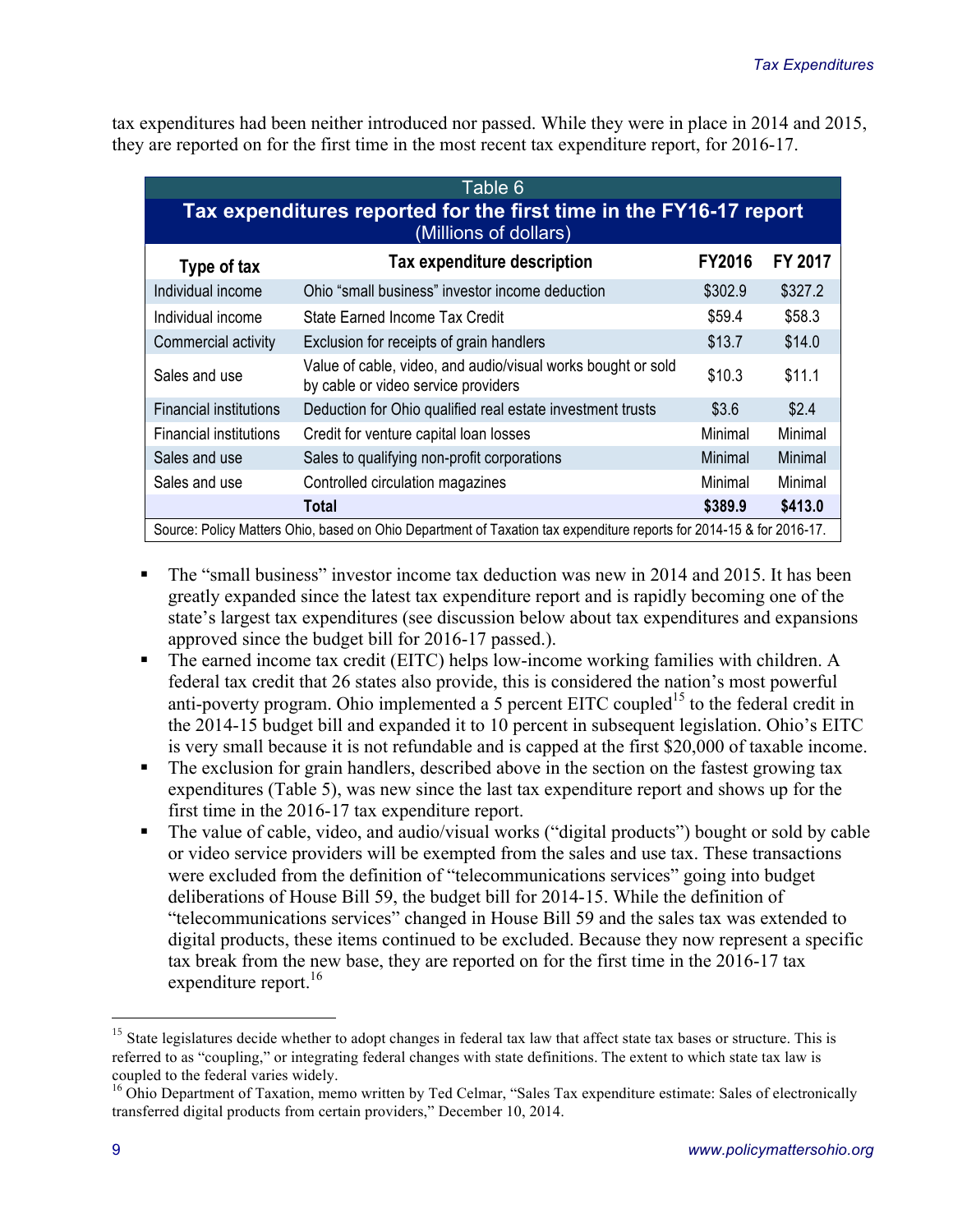- The credit for venture capital loan loss is not new, but it is reported on for the first time in the 2016-17 tax expenditure report. Fiscal impact of the tax credit was not identified in prior program years.<sup>17</sup>
- The deduction for investments in an Ohio qualified Real Estate Investment Trust (REIT) from the financial institutions tax (FIT) was created as a part of the phase-in of that tax in 2013. The phase-in will be completed and the deduction eliminated after 2017.<sup>18</sup>
- The cryptically designated "sales to qualifying non-profit corporations" is actually a tax break specific to the not-for-profit entity that owns the Toledo Mud Hens. This tax expenditure wiped out a sales tax bill that had accrued over prior years and amounted to about a half million dollars. 19
- While the tax break for magazine subscriptions was repealed in the 2013 budget bill, a small exemption for controlled circulation magazines was retained; the residual shows up as a "new" exemption in the 2016-17 tax expenditure report.<sup>20</sup>

Table 7 shows that nine tax expenditures in the prior tax expenditure report, the one published with the governor's executive budget proposal for 2014-15, have been eliminated or have fallen off the list (reclassified or renamed) in the 2016-17 report.

| Table 7                                                                                                                |                                                                             |               |                   |  |
|------------------------------------------------------------------------------------------------------------------------|-----------------------------------------------------------------------------|---------------|-------------------|--|
| Tax expenditures that were eliminated in the FY16-17 report<br>In millions of dollars                                  |                                                                             |               |                   |  |
| Type of tax                                                                                                            | Tax expenditure description                                                 | <b>FY2014</b> | <b>FY</b><br>2015 |  |
| Commercial activity tax                                                                                                | State & federal fuel excise tax exclusion                                   | \$32.3        | \$32.2            |  |
| Individual income                                                                                                      | Gambling loss deduction                                                     | \$29.0        | \$29.0            |  |
| Sales and use                                                                                                          | Magazine subscription                                                       | \$8.3         | \$8.3             |  |
| Commercial activity                                                                                                    | Exclusion for exchanges of petroleum not involving<br>monetary compensation | \$8.1         | \$8.5             |  |
| <b>Financial institutions</b>                                                                                          | Credit for investment in dealers in intangibles                             | \$5.8         | \$0.0             |  |
| Individual income                                                                                                      | Technology investment tax credit                                            | \$1.4         | \$0.0             |  |
| Sales and use                                                                                                          | Sales to non-commercial educational broadcast stations                      | Minimal       | Minimal           |  |
| Sales and use                                                                                                          | Tangible personal property & services used in the arts                      | Minimal       | Minimal           |  |
| Sales and use                                                                                                          | Refundable deposits on beverage containers                                  | Minimal       | Minimal           |  |
|                                                                                                                        | <b>Total</b>                                                                | \$84.9        | \$78              |  |
| Source: Policy Matters Ohio, based on Ohio Department of Taxation's tax expenditure reports for 2014-15 & for 2016-17. |                                                                             |               |                   |  |

The state and federal fuel excise tax exclusion and the exclusion for exchanges of petroleum not involving monetary compensation were eliminated when motor fuel receipts were

<sup>&</sup>lt;sup>17</sup> Ohio Department of Taxation, memo from Doris Mahaffey to Ernest Massie, "Tax expenditure: Credit for venture

capital loan loss," March 13, 2015.<br><sup>18</sup> Ohio Legislative Service Commission, House Bill 510 of the 129<sup>th</sup> General Assembly, final bill analysis at http://www.lsc.ohio.gov/analyses129/12-hb510-129.pdf

<sup>&</sup>lt;sup>19</sup> Schiller, Zach, "Tax Breaks Grow in New Ohio Budget," Policy Matters Ohio, Aug. 8, 2013, p. 4, at http://www.policymattersohio.org/tax-breaks-aug2013<br><sup>20</sup> Ohio Department of Taxation, Tax expenditure report for 2016-17, Op.Cit.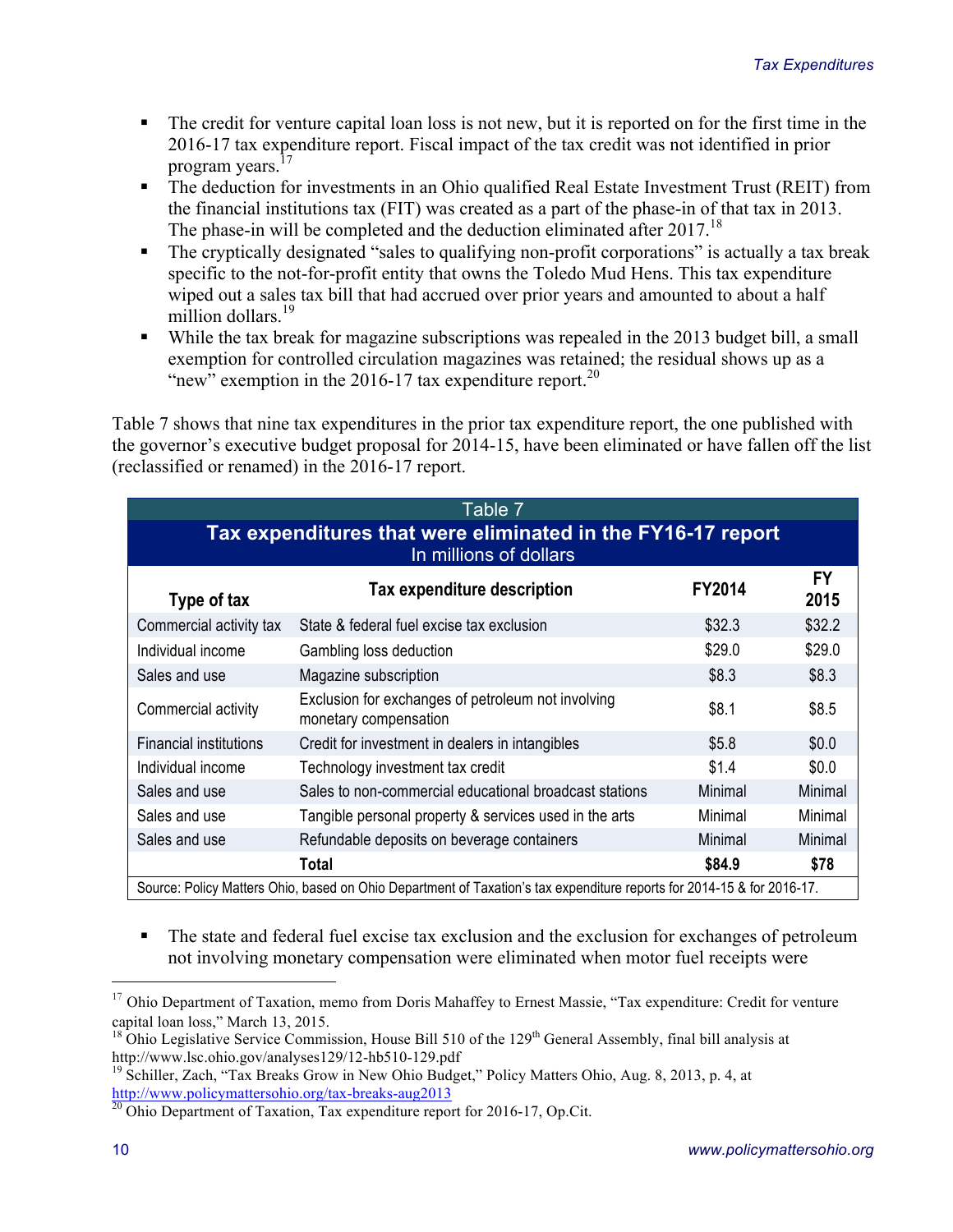eliminated from the base of the commercial activity tax and moved to the petroleum activity tax, where they were incorporated into the definition of the base.<sup>21</sup> They are therefore no longer a tax expenditure. $22$ 

- The gambling loss deduction was eliminated in the budget bill for 2014-15.<sup>23</sup>
- The tax exemption for subscription magazines was repealed, although as noted above, a small exclusion for "controlled circulation" magazines, with minimal cost, continues.
- The "dealers in intangibles tax" was eliminated in 2014. House Bill 510, which created the financial institutions tax, created a one-year nonrefundable credit for residual dealers in intangibles taxes against the financial institutions tax, effective for 2014 only.<sup>24</sup>
- The technology investment credit was repealed in the 2013 budget bill.<sup>25</sup>
- The sales tax exemption for sales to non-commercial educational broadcast stations is now grouped with "sales to churches and certain nonprofit organizations." In other words, the tax expenditure still exists but is accounted for differently.<sup>26</sup>
- The sales tax exemption for tangible personal property and services used in the arts is also now grouped with "sales to churches and certain nonprofit organizations."<sup>27</sup>
- The credit for refundable deposits on beverage containers is eliminated through Ohio's conformance to the streamlined sales and use tax agreement, which was established in House Bill 95, the budget bill passed by the  $125<sup>th</sup>$  General Assembly.<sup>28</sup> The agreement includes in its definition of "price" money received as a deposit refundable to a consumer upon return of a beverage container or a carton or case used for returnable containers.<sup>29</sup>

#### **Beyond the executive budget proposal**

The executive budget proposal starts the budget deliberations off, but what comes out and is signed by July 1 often looks different from the initial proposal. A process, including numerous public hearings and testimony by administration officials, allows for a discussion of state spending. By contrast, though state law requires the governor to include a tax expenditure report with the executive budget proposal, there is no further requirement that the report be used in any way, or that any regular review of such expenditures take place. Even tiny line items are at least open to scrutiny and debate; tax expenditures come up only if the governor or legislators specifically seek new ones or change in

 $21$  E-mailed communication from the Ohio Department of Taxation Office of Communications, February 8, 2016.

 $^{22}$  E-mailed communication from the Ohio Department of Taxation Office of Communications, February 17, 2016.<br><sup>23</sup> Ohio Department of Taxation, Tax Expenditure Report for 2016-17, Op.Cit.

<sup>&</sup>lt;sup>24</sup> Ohio Legislative Service Commission, Bill Analysis of HB 510 of the  $129<sup>th</sup>$  Ohio General Assembly, Op.Cit.<br><sup>25</sup> Id.<br><sup>26</sup> E-mailed communication from the Ohio Department of Taxation, Op.Cit. (2/8/2015).

 $^{27}$  Id.

<sup>&</sup>lt;sup>28</sup> Id. The Streamlined Sales and Use Tax Agreement governing board provides the following definition of the Agreement: "This Agreement is the result of the cooperative effort of 44 states, the District of Columbia, local governments and the business community to simplify sales and use tax collection and administration by retailers and states. The Agreement minimizes costs and administrative burdens on retailers that collect sales tax, particularly retailers operating in multiple states. It encourages "remote sellers" selling over the Internet and by mail order to collect tax on sales to customers living in the Streamlined states. It levels the playing field so that local "brick-and-mortar" stores and remote sellers operate under the same rules. This Agreement ensures that all retailers can conduct their business in a fair, competitive environment." http://www.streamlinedsalestax.org/index.php?page=gen\_1

<sup>&</sup>lt;sup>29</sup> E-mailed communication from the Ohio Department of Taxation Office of Communications, February 17, 2016.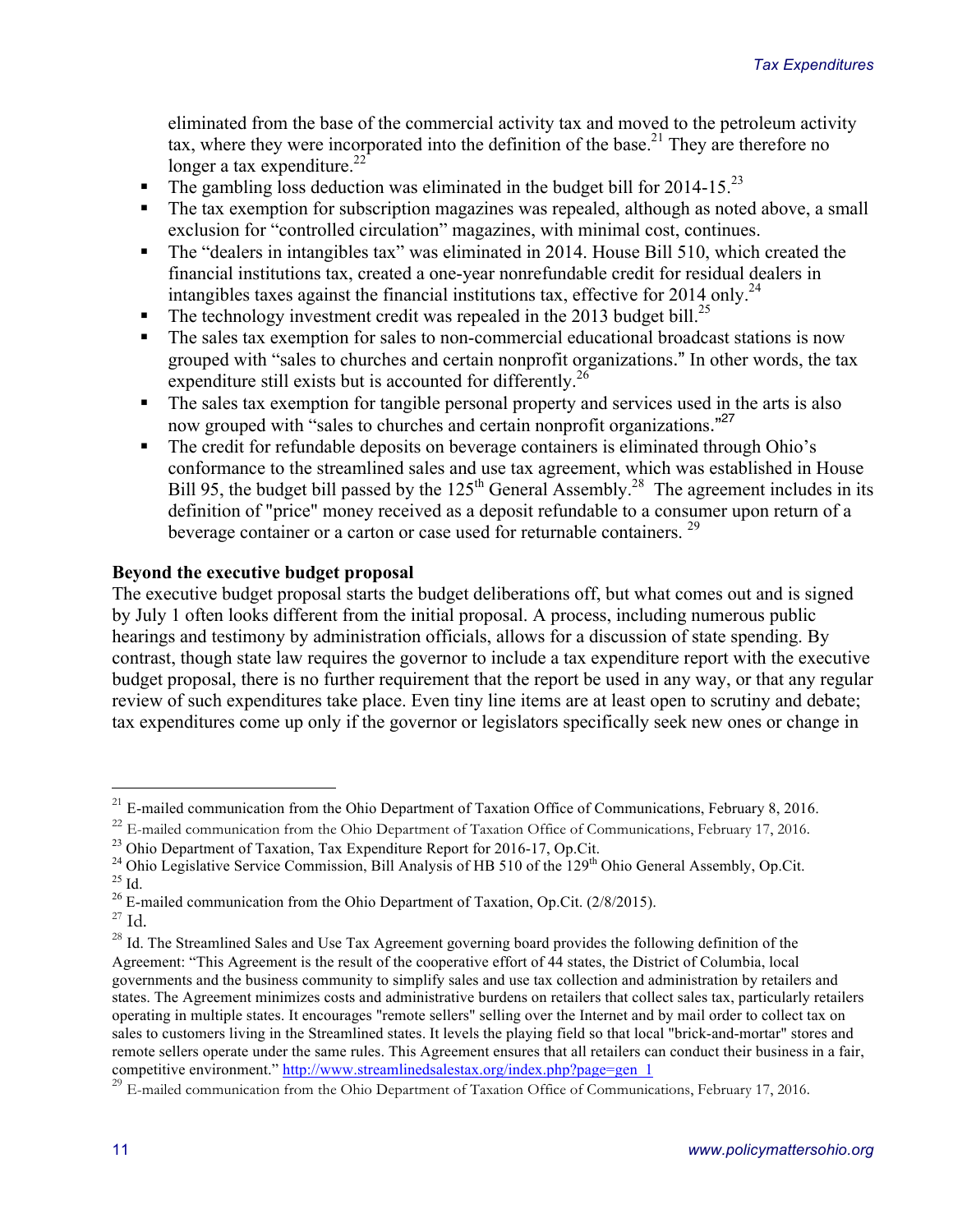existing ones. Most of the tax breaks that have been eliminated have vanished because an entire tax has gone away, not through review or reconsideration.<sup>30</sup>

Additional tax breaks were added or increased during last year's budget proceedings. One significantly expanded one of the largest tax expenditures in the tax code. Others were much smaller, totaling less than \$15 million. Tax breaks added in this budget process, after the tax expenditure report was published, included the following:<sup>31</sup>

- **Largest of the budget bill:** The so-called "small business" investor income tax deduction is an expanded deduction for income of owners of pass-through entities – businesses such as partnerships and S Corporations, limited liability corporations and sole proprietorships – who pay personal income tax on their profits. This deduction ranked among the largest tax breaks, costing the state an estimated \$327.2 million in 2017. However, the Kasich administration estimated the cost of the legislature's expansion of that tax break will amount to another \$558 million that year.<sup>32</sup>. For its part, the Legislative Service Commission (LSC) pegged the cost in 2017 at \$490 million.<sup>33</sup> While the exact cost of the deduction won't be known for some time, it likely will become the second-largest tax expenditure in Ohio law.
- **"Beauty break":** A break on the commercial activity tax for companies located in a suburban Columbus business park that are in the same supply chain making "a personal care, health, or beauty product or an aromatic product, including a candle."
- **A break for compliance:** A sales-tax exemption covering federally required sanitation services provided to meat slaughtering or processing operations.
- **A break for auto insurers:** One of the sales-tax exemptions covers rental vehicles that car dealers provide while repairing customer vehicles, if the cost of the rental vehicle is being reimbursed. (Gov. Kasich vetoed a similar exemption in another bill earlier in 2015)<sup>34</sup>

https://www.legislature.ohio.gov/Assets/AdditionalDocuments/HB-53-veto-message-2.pdf

<sup>&</sup>lt;sup>30</sup> See Zach Schiller, "Breaking Bad: Ohio Tax Breaks Escape Scrutiny," Policy Matters Ohio, June 17, 2013, at http://www.policymattersohio.org/tax-breaks-jun2013

<sup>&</sup>lt;sup>31</sup> For a more detailed description of these changes, see Zach Schiller, "Tax Breaks Expand in Ohio Budget," Policy Matters Ohio, Sept. 16, 2015, at http://www.policymattersohio.org/taxbreaks-sept2015<br><sup>32</sup> See Ohio Office of Budget and Management, "Tax Reform Scoring Sheet; FY 2016-2017 Operating Budget-All State

Funds," 2015. Ironically, in approving this expanded tax break, legislators increased taxes for 2015 on some business owners. In that year only, the budget bill called for the 3 percent flat rate to apply to 25 percent of the first \$250,000 in business income that can't be deducted. That's a higher rate than what many business owners had been paying under Ohio's graduated income tax. The General Assembly inadvertently demonstrated how such a progressive tax is beneficial to lower-income Ohioans with this bill. It moved quickly to approve Senate Bill 208, which reduced taxes on those business owners who would have had to pay more. The Legislative Service Commission estimated the additional cost in FY2016 at \$76 million. See Russ Keller, Legislative Service Commission, Fiscal Note & Local Impact Statement, S.B. 208 of the 131st G.A., As Passed by the House, Oct. 27, 2015, at https://www.legislature.ohio.gov/legislation/legislationdocuments?id=GA131-SB-208

<sup>&</sup>lt;sup>33</sup> Legislative Service Commission, Comparison Document, H.B. 64 of the 131<sup>st</sup> Session of the General Assembly, As Enacted, p. 896, at http://www.lsc.ohio.gov/fiscal/comparedoc131/en/comparedoc-hb64-en.pdf. The LSC assumed in making its estimate that taxpayers do not respond to the policy change by paying themselves less in salary and wages and taking more income in the form of business income. It also noted separately that losses may be somewhat less than \$490 million to take into account the income-tax rate cut that was also included in the budget bill. See LSC Greenbooks, H.B. 64 of the  $131<sup>st</sup>$  General Assembly, Department of Taxation, p. 24, at http://www.lsc.ohio.gov/fiscal/greenbooks131/tax.pdf

<sup>&</sup>lt;sup>34</sup> State of Ohio, Executive Department, Office of the Governor, Veto Messages, Statement of the Reasons for the Veto of Items in Substitute House Bill 53, April 1, 2015, p. 2, at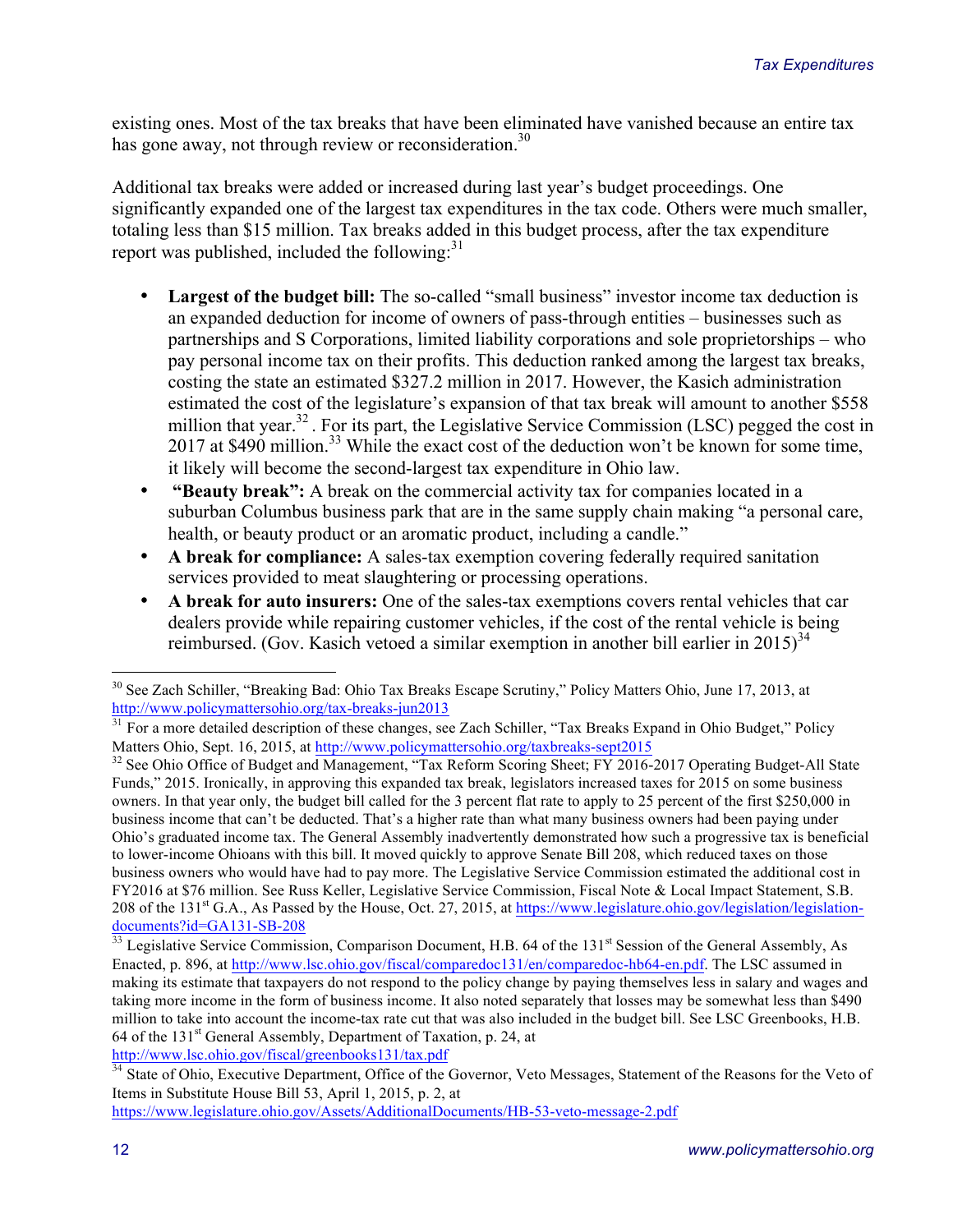• **A change in tax for certain farm lenders**, production credit associations and agricultural credit associations, which are to be taxed under the commercial activity tax instead of the financial institutions tax.

Not all of the changes in tax breaks were revenue losers. Some changes that reduced the value of tax expenditures included the narrowing of eligibility for four senior or retirement tax breaks in last year's budget bill. Most significantly, the legislature means-tested the retirement income credit and the \$50 senior credit so that only those with income of \$100,000 or below are eligible. Together, this is expected to save \$28.4 million in  $FY2017.<sup>35</sup>$ 

#### **Beyond the budget itself – new tax breaks enacted over the fall**

Few entirely new tax expenditures have been enacted since the last budget bill. One was a provision reducing the commercial activity tax for railways' purchases of dyed diesel fuel. This compensates railway companies for the additional tax that arises because of the newly created petroleum activity tax, so they effectively pay the lower CAT rate on purchases of such fuel. The taxation department did a fiscal analysis of House Bill 340, which included this change, and estimated the revenue loss as minimal in 2016 and \$1.5 million in all state funds in  $2017^{36}$ 

The General Assembly also has made changes to existing tax expenditures since the publication of the biennial report. For example, Senate Bill 208 approved last fall removes limitations on the personal exemption and a number of income-tax credits so they can be applied whether taxpayers' income is from business or non-business sources. The Legislative Service Commission estimated the cost of these changes at between \$2 million and \$8 million a year. This review does not attempt to cover all such changes made since the tax expenditure report was published.

### **2020 Tax Policy Commission to look at tax credits**

As noted, House Bill 64, the budget bill for fiscal years 2016-17, created the 2020 Tax Policy Study Commission, which has started its review of Ohio's tax structure. Among other things, the commission was charged with scrutiny of all tax credits.

Out of the 128 expenditures in the last tax expenditure report, 34 are tax credits worth \$928 million in fiscal year 2016 and \$961 million in fiscal year 2017. About a third benefit individuals like the retirement income exemption,<sup>37</sup> the earned income tax credit, the \$20 personal exemption and the credit for income taxes by another state. Twenty-one of 34 are credits for business (job creation tax credit; enterprise zone day care credit) or real estate development (historic preservation tax credit).

Table 8 shows the Ohio tax credits with more than minimal value in 2017 ranked by size. The three largest include the joint filer credit, the retirement income credit $38$  and the credit for income taxed by another state. Just these three account for more than half the total value of tax credits.

<sup>&</sup>lt;sup>35</sup> Ohio Office of Budget and Management, "Tax Reform Scoring Sheet; FY 2016-2017 Operating Budget-All State Funds," 2015.

<sup>&</sup>lt;sup>36</sup> E-mailed communication from the Ohio Department of Taxation, Op.Cit. (2/8/2015).

<sup>&</sup>lt;sup>37</sup> As noted above, the means-testing of this exemption and the \$20 credit will reduce the value of these tax expenditures.

 $38$  The retirement income credit will be means tested now and restricted for use by tax filers with income of less than \$100,000; the size of this credit may be expected to decline with new estimates.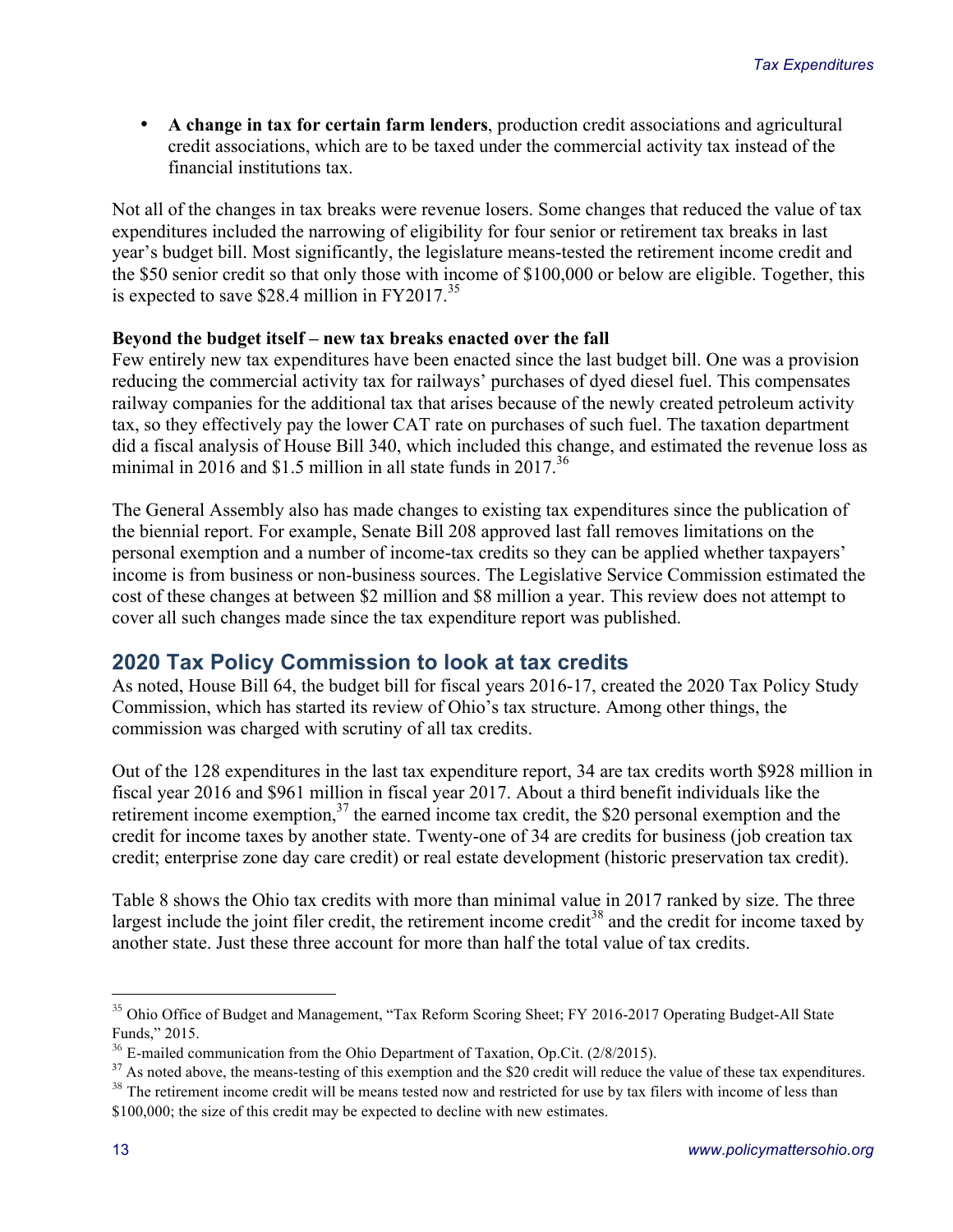Table 8 also shows that six of the tax credits are refundable: in other words, when the value of the tax credit is greater than the tax liability, the state refunds the difference. These tax credits are for businesses and include the motion picture tax credit, the tax credit for pass-through entities paying the financial institution tax; the job creation tax credit and the tax credit against the public utility tax listed below. Two more are refundable in part (historic preservation tax credit) or under certain circumstances (job retention tax credit).

| Table 8                                                                                                                                 |                                                                                                                               |                    |                    |                      |                 |  |
|-----------------------------------------------------------------------------------------------------------------------------------------|-------------------------------------------------------------------------------------------------------------------------------|--------------------|--------------------|----------------------|-----------------|--|
| Tax credits by size, 2014-17                                                                                                            |                                                                                                                               |                    |                    |                      |                 |  |
| (Millions of dollars)                                                                                                                   |                                                                                                                               |                    |                    |                      |                 |  |
|                                                                                                                                         |                                                                                                                               | <b>FY</b>          | <b>FY</b>          | Projected<br>Growth, |                 |  |
| Tax                                                                                                                                     | <b>Credit Description</b>                                                                                                     | 2014               | 2017               | FY14-17              | Refundable?     |  |
| Individual income                                                                                                                       | Joint filer credit                                                                                                            | \$211.80           | \$235.20           | 11.10%               | No.             |  |
| Individual income                                                                                                                       | Retirement income credit                                                                                                      | \$143.60           | \$156.30           | 8.80%                | No              |  |
| Individual income                                                                                                                       | Credit for resident income taxed by other state                                                                               | \$85.20            | \$106.20           | 24.70%               | <b>No</b>       |  |
| Commercial activity                                                                                                                     | Job creation tax credit                                                                                                       | \$82.70            | \$88.10            | 6.50%                | Yes             |  |
| Individual income                                                                                                                       | Historic structure rehabilitation tax credit                                                                                  | \$60.70            | \$86.50            | 42.50%               | In some cases   |  |
| Individual income                                                                                                                       | \$20 personal exemption credit                                                                                                | \$64.20            | \$67.20            | 4.70%                | No              |  |
| Individual income                                                                                                                       | Ohio earned income tax credit                                                                                                 | \$43.80            | \$58.30            | 33.10%               | <b>No</b>       |  |
| Individual income                                                                                                                       | \$50 senior citizen credit                                                                                                    | \$25.40            | \$31               | 22.10%               | No              |  |
| Commercial activity                                                                                                                     | Job retention tax credit                                                                                                      | \$24.20            | \$29.60            | 22.30%               | In some cases   |  |
| Commercial activity                                                                                                                     | Credit for increased research & development expenses                                                                          | \$24.30            | \$28.60            | 17.70%               | No              |  |
| Individual income                                                                                                                       | Motion picture tax credit                                                                                                     | \$19.70<br>\$6.30  | \$19.30<br>\$7.10  | $-2.00%$<br>12.70%   | Yes             |  |
| Commercial activity                                                                                                                     | Credit for net operating losses                                                                                               |                    |                    |                      | No              |  |
| <b>Financial institutions</b>                                                                                                           | Credit for assessments paid to the Division of Financial<br>Institutions                                                      | n/a                | \$6.50             | n/a                  | <b>No</b>       |  |
| <b>Financial Institutions</b>                                                                                                           | New markets tax credit                                                                                                        | n/a                | \$5.70             | n/a                  | No              |  |
| Individual income                                                                                                                       | Dependent care credit                                                                                                         | \$4.30             | \$4.60             | 7.00%                | <b>No</b>       |  |
| Individual income                                                                                                                       | Pass-through entity share of financial institutions tax                                                                       | n/a                | \$4.40             | n/a                  | Yes             |  |
| Public utility                                                                                                                          | Credit for certain natural gas companies                                                                                      | \$8.30             | \$4.30             | $-48.20%$            | Yes             |  |
| Individual income                                                                                                                       | Campaign contribution credit                                                                                                  | \$4                | \$4.20             | 5.00%                | No              |  |
| Insurance premium                                                                                                                       | Ohio life and health guaranty association contribution<br>credit                                                              | \$3.40             | \$3.40             | 0.00%                | <b>No</b>       |  |
| Alcohol beverage                                                                                                                        | Small brewer's credit                                                                                                         | \$3                | \$3                | 0.00%                | No              |  |
| Insurance premium                                                                                                                       | Credit for small insurers                                                                                                     | \$2.50             | \$2.50             | 0.00%                | No              |  |
| Individual income                                                                                                                       | Credit for taxpayers w/income less than \$10,000                                                                              | \$4.50             | \$2.40             | $-46.70%$            | No              |  |
| Individual income                                                                                                                       | Credit for adoption related expenses                                                                                          | \$1.80             | \$2                | 11.10%               | <b>No</b>       |  |
| Individual income                                                                                                                       | Lump sum retirement income                                                                                                    | \$1.70             | \$1.90             | 11.80%               | No              |  |
| Commercial activity                                                                                                                     | Research and development loan program credit                                                                                  | \$0.90             | \$1.50             | 66.70%               | <b>No</b>       |  |
| Alcohol beverage                                                                                                                        | Advanced payment credit/discount                                                                                              | \$1.40             | \$1.40             | 0.00%                | No              |  |
| Individual income                                                                                                                       | Lump sum distribution credit                                                                                                  | minimal            | minimal            | n/a                  | No              |  |
| Individual income<br>Individual income                                                                                                  | Enterprise zone day care/training credit                                                                                      | minimal<br>minimal | minimal<br>minimal | n/a<br>n/a           | No<br><b>No</b> |  |
| Individual income                                                                                                                       | Enterprise zone employee credit<br>Grape production credit                                                                    | minimal            | minimal            | n/a                  | No              |  |
| Individual income                                                                                                                       | Ethanol plant investment credit                                                                                               | minimal            | minimal            | n/a                  | <b>No</b>       |  |
| Individual income                                                                                                                       | Displaced worker job training credit                                                                                          | minimal            | minimal            | n/a                  | No              |  |
| Individual income                                                                                                                       | <b>Small Business Investment Credit</b>                                                                                       | minimal            | minimal            | n/a                  | <b>No</b>       |  |
| Financial institutions                                                                                                                  | Credit for venture capital loan loss                                                                                          | minimal            | minimal            | n/a                  | No              |  |
| Source: Policy Matters Ohio, based on Ohio Department of Taxation tax expenditure reports for 2014-15 & for 2016-17. Note that          |                                                                                                                               |                    |                    |                      |                 |  |
|                                                                                                                                         | the amounts for the retirement income credit, the senior credit, the lump sum distribution credit and the lump sum retirement |                    |                    |                      |                 |  |
|                                                                                                                                         |                                                                                                                               |                    |                    |                      |                 |  |
| income credit will change, as those provisions will be restricted to tax filers with income of less than \$100,000, as per House Bill   |                                                                                                                               |                    |                    |                      |                 |  |
| 64, the 2016-17 budget bill. Also note that the credit for assessments paid to the division of financial institutions no longer exists. |                                                                                                                               |                    |                    |                      |                 |  |

 $\overline{a}$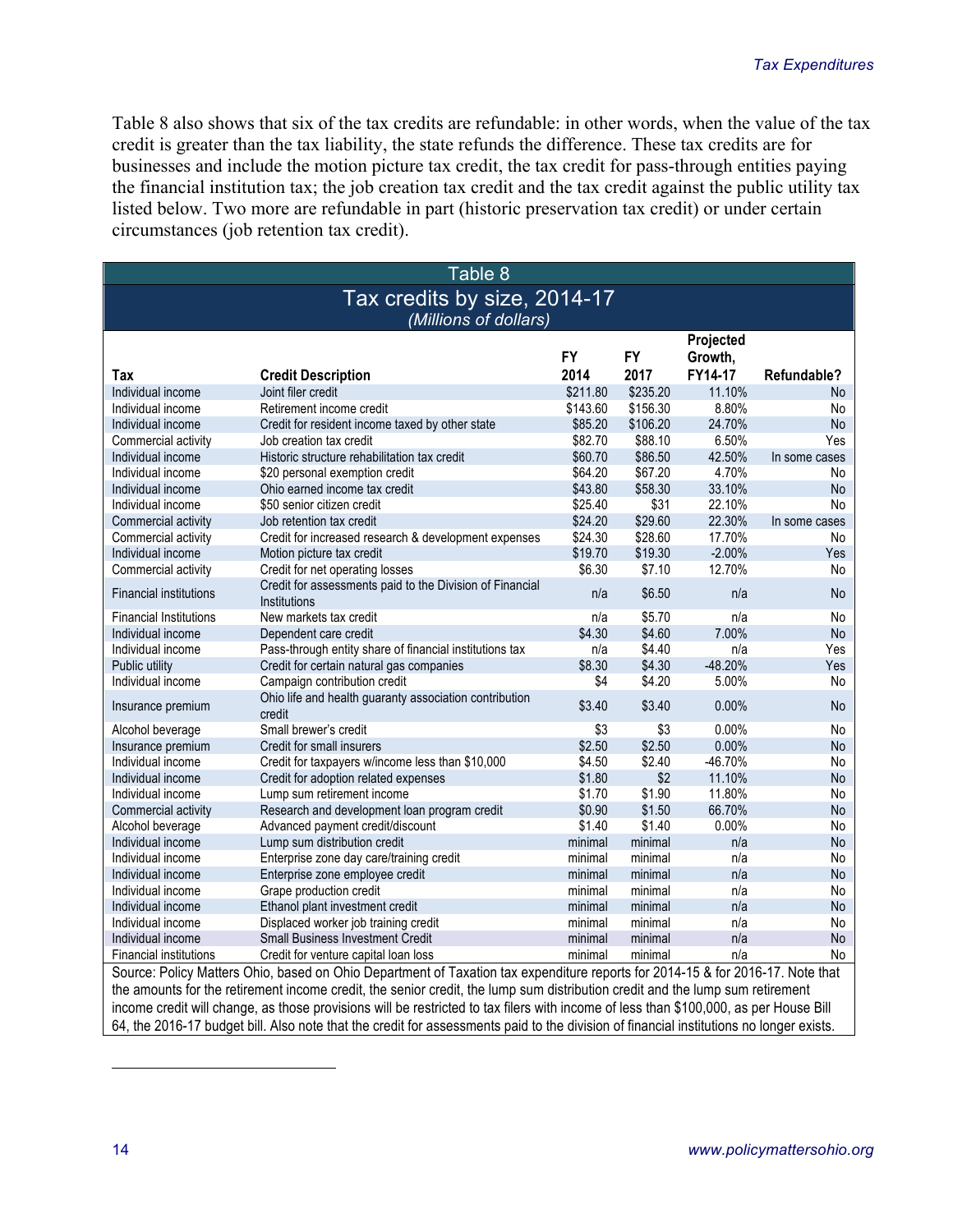Table 8 also gives the rate of growth between 2014 and 2017 for tax credits. Small tax expenditures show the fastest growth, a function of size. For instance; the new markets tax credit was created in 2009 and FY 2015 was the first year in which could be claimed, so it's not surprising that it leads the list in growth. However, seven of the fastest growth tax credits, with a growth rate of greater than 10 percent between 2014 and 2017, are also among the 10 largest.

- **The joint filer credit**, the largest tax credit among the fast growers, increases by 11 percent and makes it to the list of the top dozen tax credits in growth.
- **The historic structure rehabilitation tax credit**, discussed above, is one of the largest tax credits. The program itself is capped at \$60 million a year in tax credits it can give out, but this does not correlate precisely with the timing of claims.
- The earned income tax credit, created in the budget bill for 2014-15, was doubled from 5 percent of the federal credit to 10 percent in the mid-biennium review of 2014, driving the growth in the this tax expenditure.
- The credit for resident income taxed by other states grows from \$85.2 million in 2014 to \$106.2 million in 2017, an increase of almost 25 percent.
- The credit for assessment to the division of financial institutions was repealed by House Bill 340, passed in December 2015. This bill eliminated the regulatory assessments imposed on certain financial institutions by the Division of Financial Institutions to fund the division's operations, and repealed the tax credit allowed to those institutions for the payment of those assessments. <sup>39</sup>

# **House Bill 9: A proposal for review**

In June 2015, the 131<sup>st</sup> General Assembly passed House Bill 9 to create a process to review tax expenditures. The bill had 60 sponsors from both sides of the aisle, passed unanimously, and has since has received two hearings in the Senate Ways and Means Committee.

The bill would create a permanent, bi-partisan joint committee of six legislators and the tax commissioner (or designee) to periodically review all existing tax expenditures and make recommendations to the General Assembly about continuation, modification, or repeal of existing ones. It would require any bill proposing a new or modified tax expenditure to include a statement of the objectives and intent of the tax expenditure for use in the review process.

It also puts into statute the basic criteria used in the state tax expenditure report to determine whether a tax provision constitutes an Ohio tax expenditure.

The bill specifies that the committee will meet in the first year of the fiscal biennium (once every two years during the year the budget is passed) and must provide for hearings. Each tax expenditure must be reviewed at least once every eight years. Each item reviewed must be recommended for continuation, repeal or modification, and the committee may impose accountability standards on an item to be considered in future reviews.

The legislation outlines factors the committee may consider in its review. They include the number

 <sup>39</sup> Ohio Legislative Service Commission, House Bill 340 final bill analysis at https://www.legislature.ohio.gov/download?key=4157&format=pdf